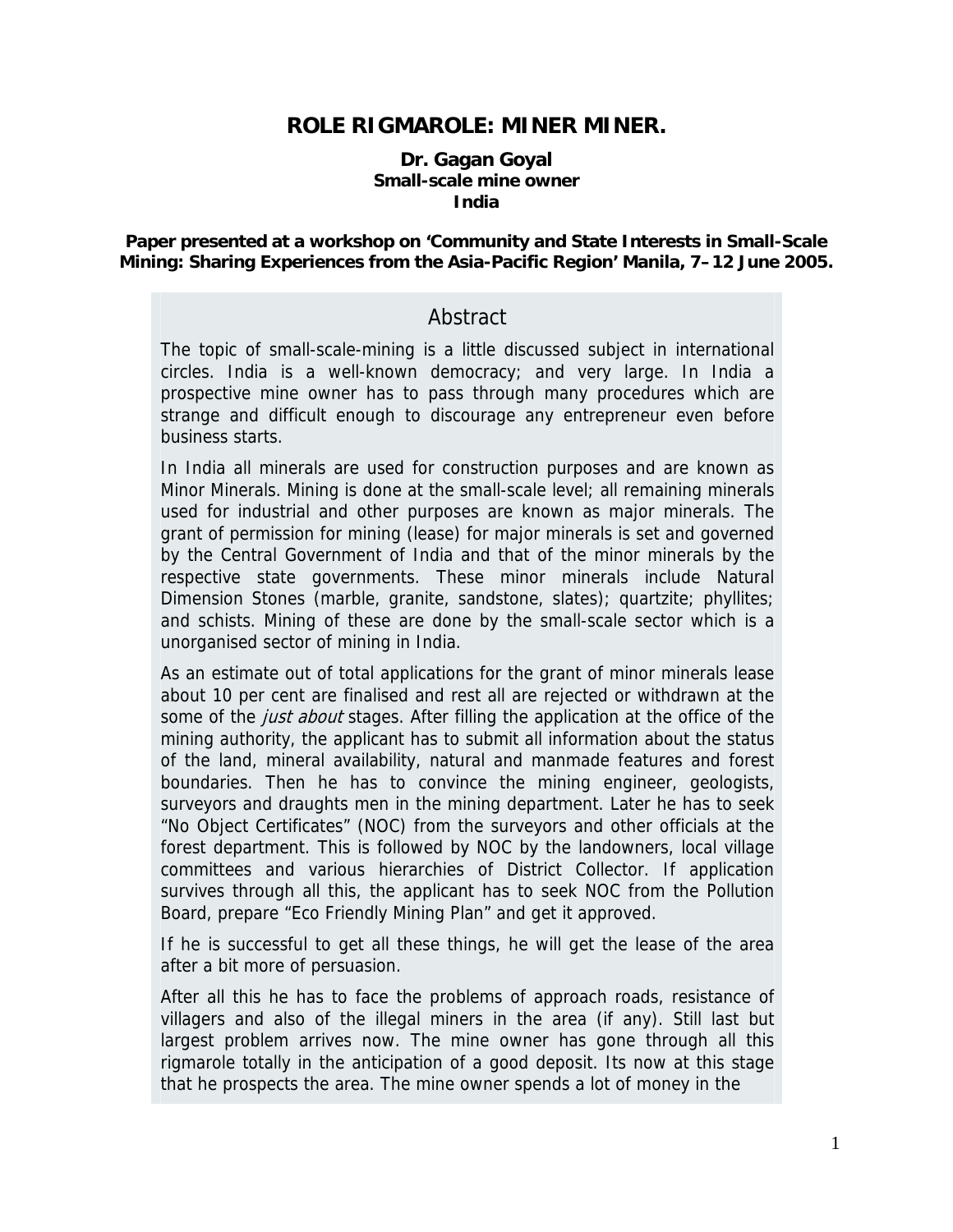hope of a good deposit, but it is not always a happy ending story. Only in less than 10% cases that the mine owner hits a very good deposit, in about 20-30 % cases the mine owner manages to survive themselves with meagre profits and working on the break evens. In all the remaining cases the mine owners quit the mining area after a year or two, depending on his the financial sustainability, with a huge loss and or big debts from the market.

The government does not provide any indemnity to the mine owners or any assistance in the process of setting up or starting the mines. It only works as an agency for the revenue generation, without bothering about the requirements, problems and the future of the industry.

This article attempts to draw the attention of the international community towards the darker side of good-looking small-scale mining in India.

### **Introduction**

Mining and agriculture are the only two industries from which the mankind receives directly. Of these the mining fraternity has always been subjected to much criticism, world over. The mine owners are always blamed for the illegal working, child labour usage, underpayment to labourers, non compliance with the pollution and environmental norms etc. These all give an impact of a devilish character for the mine owners. Everybody is just disdains this class. The presented paper tries to look at one of the reverse aspect of this image. There are seldom any studies made from the mine owner's points of view. The presented paper tries to highlight the fact that mine owners are just other business persons from whom the society, the government, the environmentalist, the social activist and the academic organisations are demanding too much. The meaning of the term "Minor Miner" is often misinterpreted. It is not relating to the minor children, neither has it related to the manual workers in the mines. Minor miner is the class of mine owners (explained later) which are subjected to the harsh set of procedures for the operation of their mines. It glances in the condition, plight and working of mine owners who hold leases of minor minerals in the state of Rajasthan, India. Their role in the society and the rigmaroles they have to go through is tried to be presented in a very short form here.

## About India, Rajasthan and Mining Scenario in Rajasthan

India is a vibrant country with enchantment of colours, cultures, peoples and everything which can be seen or imagined. India has the largest possible variety of everything. Be it the languages, culture, minerals, flora-fauna, climates, history, or you name it. It's also the only country in the world which has faced Flood, Draught, Tsunami, earthquake, war with neighbouring country, epidemic and increase of almost ten Crores (1 crore  $\sim$  10 million) in population in just half decade of new millennium. On the other hand India is also one of the world's fastest growing economies, largest supplier of the technical experts as well as manual labour in the world, one of the world's largest producers of food grains, minerals, IT products and many other things. It has the world's second largest population, second highest peak as well as the second largest desert. The races found in India are amalgam of Aryans, Dravidians, Mongols, Oriental and many others.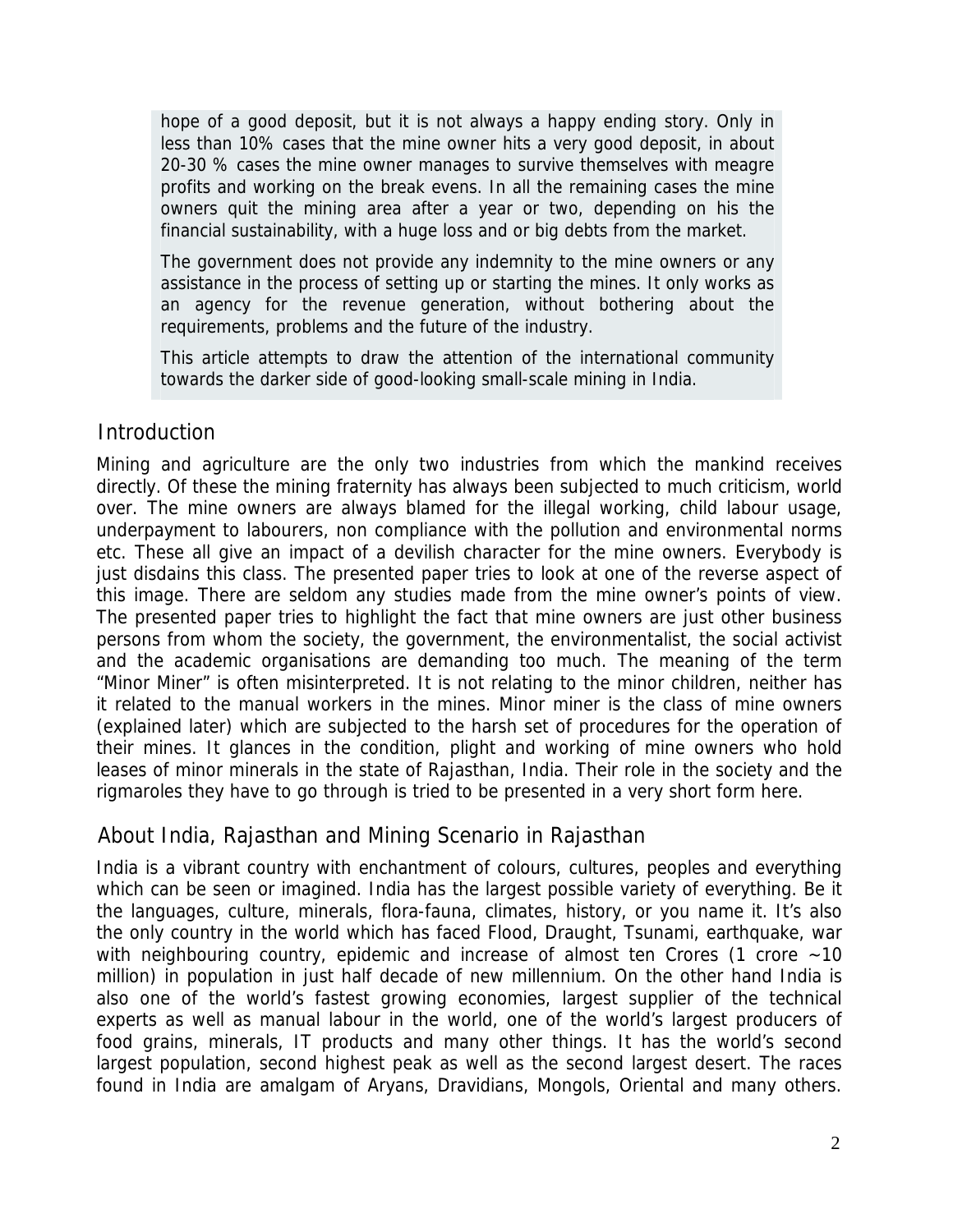There's no exaggeration in saying that India is a kaleidoscope of varieties. 2.1. About Rajasthan: Rajasthan is the largest state of the magic called India. The total span of Rajasthan is 3.42 Lakh sq. km and it has a population of around 56.47 million<sup>[1](#page-2-0)</sup> (2001 Census). Rajasthan is mainly desert covered state, and this water scarcity is one of the major hindrances in the industrial development of the state. Main industries in Rajasthan are agriculture, mining, tourism, gem processing and textile industry. Rajasthan has a very colourful culture and a very rich history with lots of Rajas and lots of wars. In fact the word "Rajasthan" means the place of Rajas (kings).

#### **Mining Scenario of Rajasthan**

Rajasthan is museum of different of minerals. In Rajasthan 44 major and 23 minor minerals are being exploited. These include noble metals (gold and silver), base metals (lead, copper, zinc); semiprecious stone (garnet, emerald, corundum, aquamarine, crystal etc), industrial minerals (talc, feldspar, clays, asbestos, bentonite, barite, limestone, iron ore, wollastonite, calcite, dolomite, etc); fertilizer minerals (rock phosphate, gypsum); fuel minerals (lignite, natural gas); dimension stones (marble, granite, limestone, quartzite, slate, sandstone etc); besides these, construction materials like quartzite, sand, brick earth etc. Rajasthan stands 5th in contributing towards the national income of the huge country like India from the mining sector. Moreover, it stands first in the value of minor minerals produced by contributing [2](#page-2-1)7% of the total value.<sup>2</sup> These details make it very clear that mining is very important for Rajasthan and Rajasthan is very important for mining in India.

Rajasthan produces about 67 minerals with sizeable reserves. The state is exporting these minerals in raw form as well as after value addition. The mining projects together with mineral based industries are growing fast in the recent past and are contributing an important role in the country's economy. Majority of mining activities of the state (viz. Grant of lease, cancellation of lease, collection of royalty, ensuring safe and eco-friendly mining etc.) are controlled by the State Department of Mines & Geology. This department administers central legislations (viz. MMDR Act, 1957 and MCR 1960) for major minerals and implement Rajasthan State Minor Mineral Concession Rules, 1986 for minor minerals.

### Geological Setting of Rajasthan

### **General Geology**

Geologically Rajasthan comprises rocks from oldest Archaean rocks to recent alluvium. The Aravalli hill range is made up of Precambrian rocks of Aravalli and Delhi Super group comprising the metamorphosed gneisses, schists, marble, quartzite, calc silicate and ultra basic and acidic intrusive rocks. The eastern and southeastern parts of the State are

<span id="page-2-0"></span><sup>1</sup> http://www.jaipurplus.com/rajasthan/rajasthan.html

<span id="page-2-1"></span><sup>&</sup>lt;sup>2</sup> Mehta, S.C. Growth of Mining Activity in Rajasthan, 1997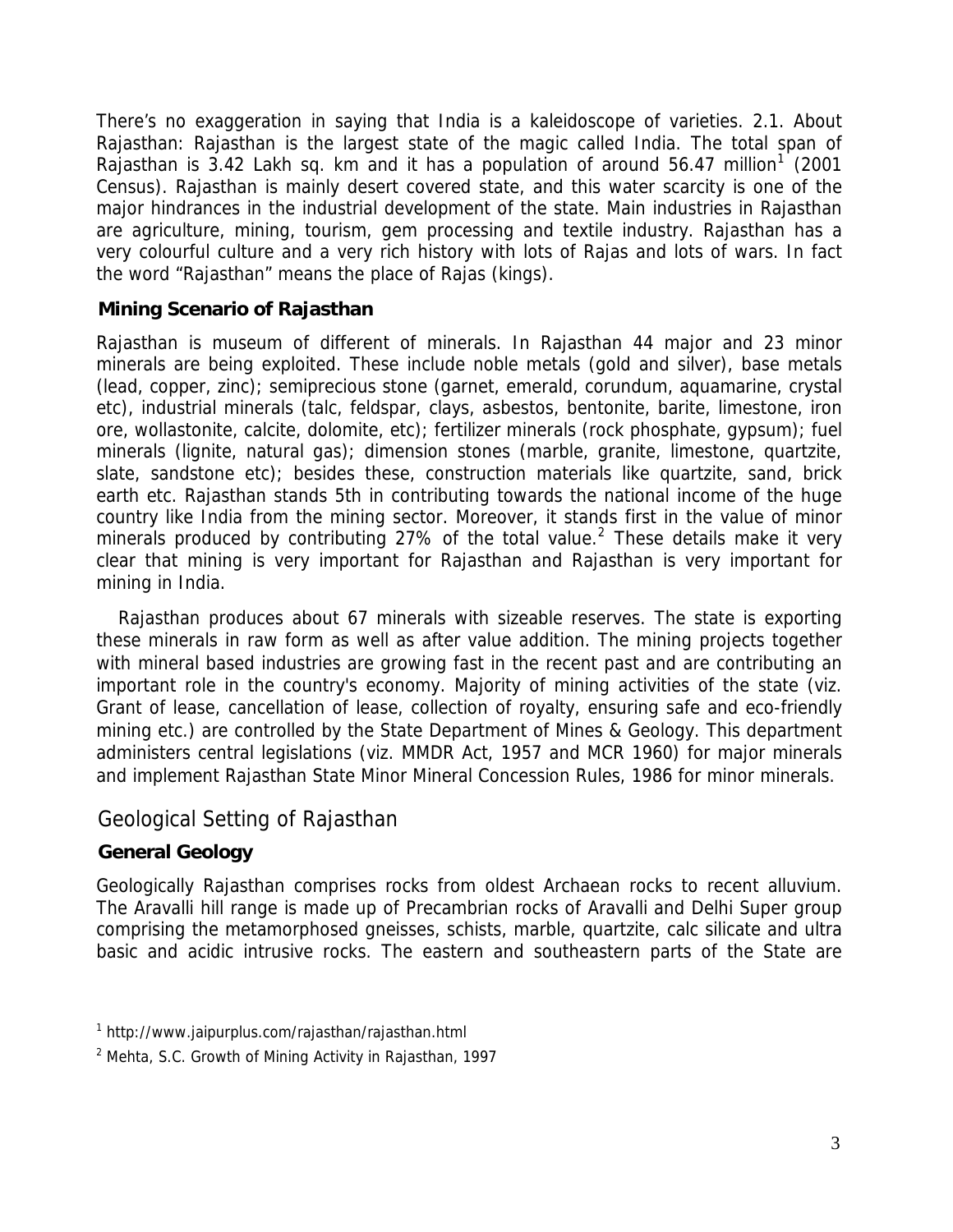occupied by rocks of Vindhyan Super-group mainly forming a plateau of sandstone, shale and limestone. In the southern part Deccan trap formation of cretaceous age is exposed.



Map of Rajastan showing the geological formations.

# **Mineral Potentiality**

The State is geologically so endowed that it becomes a repository of minerals. Rajasthan is fortunate enough to have a wide spectrum of mineral deposits. Different kind of major and minor minerals produced in the State, contribute annual revenue of more than \$70 million. In India Rajasthan is the sole producer of garnet (gem variety), jasper and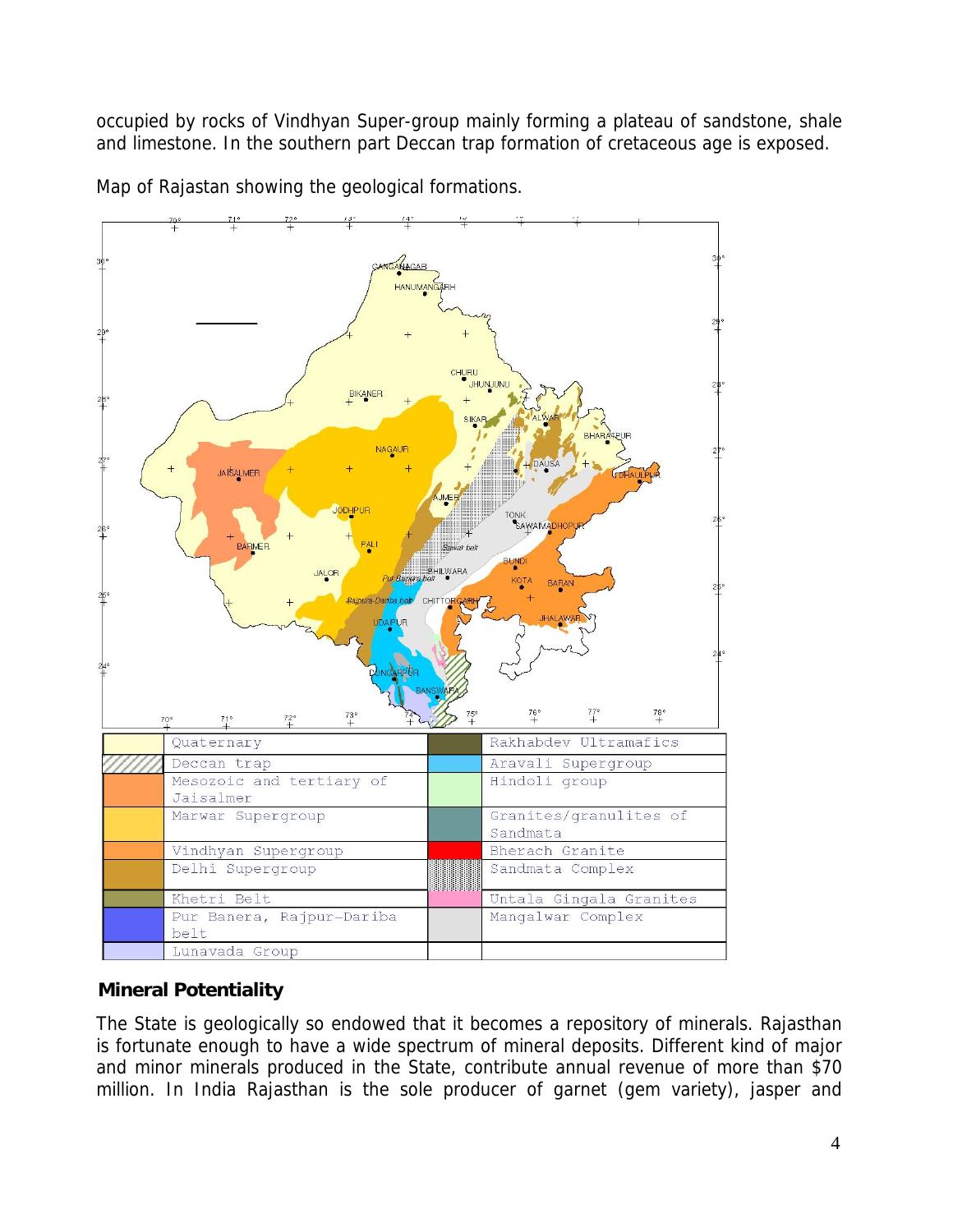wollastonite and nearly entire production of zinc (concentrate), calcite, asbestos and gypsum. Besides, out of total Indian production Rajasthan produces ball clay (40%), feldspar (70%), fluorite (graded) (59%), Kaolin (44%), lead concentrate (80%), ochre (72%), phosphorite (79%), silver (54%), steatite (85%), barytes (53%), copper (34%), quartzite (33%) and silica sand (21%).

| <b>Mineral Administration General Scenario-year</b>                    |             |                  |  |  |  |
|------------------------------------------------------------------------|-------------|------------------|--|--|--|
| Item                                                                   | 1950-51     | 2002-2003        |  |  |  |
| No. of Minerals Produced a. Major Minerals b. Minor<br><b>Minerals</b> | 156         | 35 21            |  |  |  |
| No. of Mineral Concessions:                                            |             |                  |  |  |  |
| a. Of Major Minerals b. Of Minor Minerals c. Quarry<br>License(QL)     | 50 195 1200 | 1262 7841 16,070 |  |  |  |
| Mineral Production (in Hundred thousand tonnes)                        | 15.14       | 1312.10          |  |  |  |
| Revenue from Minerals (in Hundred thousand Rs.)                        | 48.02       | 44,937.57        |  |  |  |
| Employment (No of persons per day)                                     | 32,250      | 478,043          |  |  |  |

The mining industry in India has been classified in two main categories viz. minor and major.

#### **Major Minerals**

Major Minerals are minerals like Agate, Asbestos, Barytes, Bauxite, Cadmium, Calcite, China Clay, Coal, Copper Lead, Manganese, Mica, Nickel, Rock Phosphate, Soapstone, Tungsten, Wollastonite and Zinc.<sup>[3](#page-4-0)</sup>

#### **Minor Minerals**

The Minor Mineral as notified by Central Government in official gazette are Building Stone, Gravel, Ordinary Clay, Ordinary Sand, Brick Earth, Chips (ballast) and Powder making minerals, Diorite, Granite, Gravel, Limestone, Marble, Masonry stones, SandStone, Serpentine and other Decorative Stone.<sup>[4](#page-4-1)</sup> Thus it can be considered that all building/construction related minerals in India are minor minerals. The mining of these are essentially done on the small-scale. The most popular/famous minor mineral of Rajasthan is marble. India is the largest producer of marble in the world and Rajasthan counts for more than 90% production of India.

<span id="page-4-0"></span><sup>&</sup>lt;sup>3</sup> MMDR Act 1957, Second appended Schedule.

<span id="page-4-1"></span><sup>4</sup> RMMCR 1986, First appended Schedule.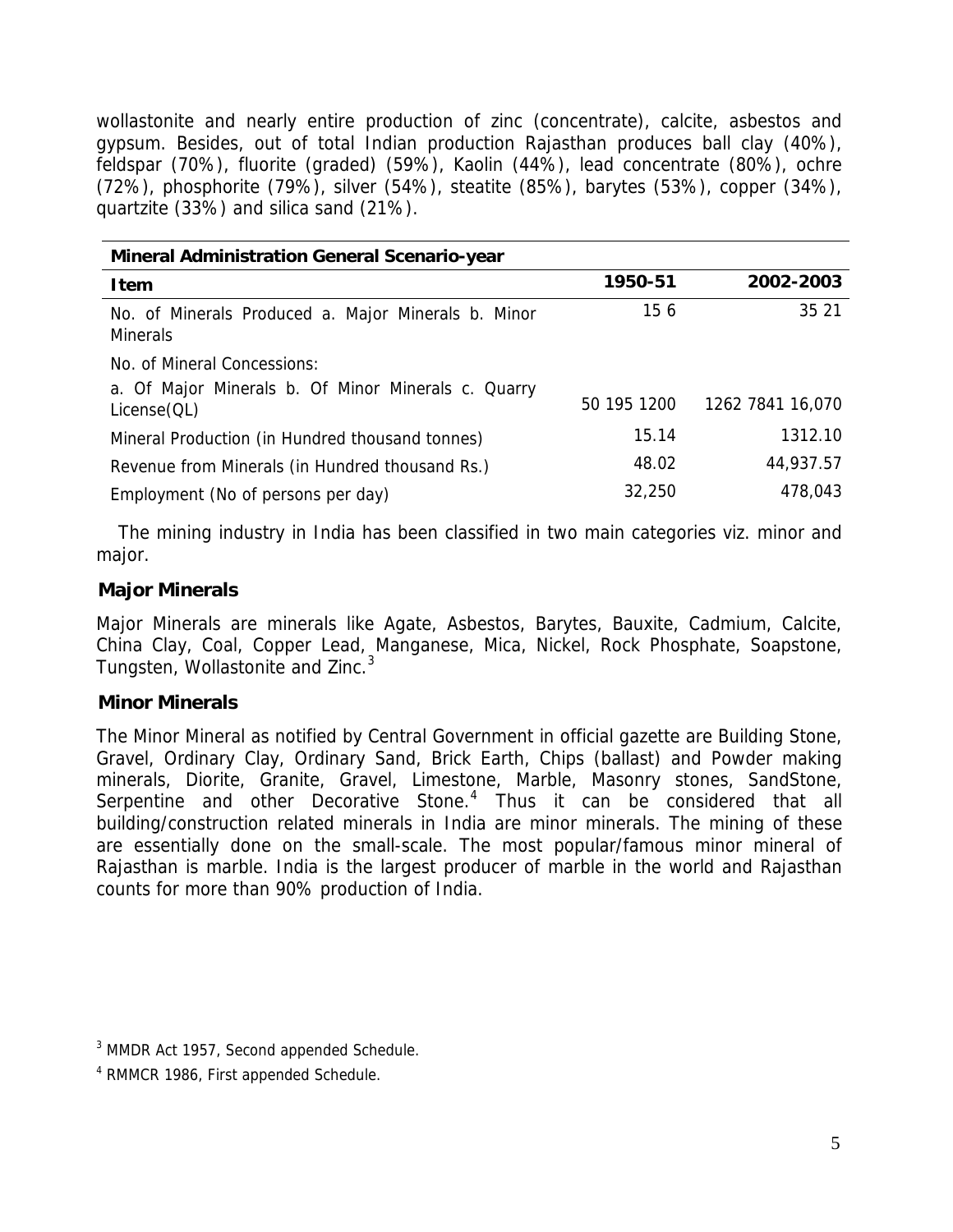| Production data of main minerals from Rajasthan in the year 2002-03 in 000 tonnes |             |                    |            |                            |            |  |  |
|-----------------------------------------------------------------------------------|-------------|--------------------|------------|----------------------------|------------|--|--|
| <b>Major Minerals</b>                                                             |             |                    |            | <b>Minor Minerals</b>      |            |  |  |
| <b>Mineral</b>                                                                    | Production  | <b>Mineral</b>     | Production | <b>Mineral</b>             | Production |  |  |
| Copper                                                                            | 701.773     | Magnesite          | 92.000     | <b>Bentonite</b>           | 80.831     |  |  |
| Iron ore                                                                          | 17.860      | Mica               | 658.000    | <b>Brick Earth</b>         | 8831.191   |  |  |
| Lead                                                                              | 55.806      | Ochres             | 731.271    | Chert                      | 0.588      |  |  |
| Concentrate                                                                       |             |                    |            |                            |            |  |  |
| Lead Zinc<br>(ROM)                                                                | 3029.220    | Pyrophyllite       | 8.939      | Chips Powder               | 196.096    |  |  |
| Silver [in Kg]                                                                    | 36923.349   | Quartz             | 192.295    | <b>Fuller's Earth</b>      | 30.600     |  |  |
|                                                                                   |             | Rock               |            |                            |            |  |  |
| Gold [in Kg]                                                                      | 114.158     | Phosphate          | 1408.941   | Granite                    | 207.548    |  |  |
| Zinc                                                                              | 486.027     | Selenite           | 18.601     | Kankar-Bajri               | 22383.220  |  |  |
| Concentrate                                                                       |             |                    |            | (Gravel)                   |            |  |  |
| Asbestos                                                                          | 9.149       | Silica Sand        | 581.996    | Limestone                  | 3676.995   |  |  |
|                                                                                   |             |                    |            | (Burning)                  |            |  |  |
| <b>Ball Clay</b>                                                                  | 792.850     | Siliceous<br>Earth | 1.608      | Limestone<br>(Dimensional) | 3387.312   |  |  |
| <b>Barytes</b>                                                                    | 0.500       | Soapstone          | 576.875    | Marble                     | 6150.755   |  |  |
|                                                                                   |             |                    |            | Masonry                    |            |  |  |
| Calcite                                                                           | 120.718     | Vermiculite        | 85.000     | Stone                      | 41918.820  |  |  |
| China Clay                                                                        | 287.384     | Wollastonite       | 176.856    | Mill Stone                 | 2.827      |  |  |
| Dolomite                                                                          | 293.538     | Lignite            | 473.639    | Murram                     | 772.900    |  |  |
|                                                                                   |             |                    |            | (Ochre)                    |            |  |  |
|                                                                                   | 137.356     |                    | 2.728      | Patti Katla                | 316.430    |  |  |
| Feldspar                                                                          |             | Manganese          |            | (masonary<br>slabs)        |            |  |  |
| Fire Clay                                                                         | 1.173       |                    |            | Quartzite                  | 5.595      |  |  |
| Fluorite                                                                          | 5.352       |                    |            | Rhyolite                   | 506.963    |  |  |
| Garnet                                                                            |             |                    |            |                            |            |  |  |
| (Abrasive &                                                                       | 457.513     |                    |            | Salt Petre                 | 0.321      |  |  |
| Crude)                                                                            |             |                    |            |                            |            |  |  |
| Garnet (Gem)                                                                      | 381.000 Kg. |                    |            | Sandstone                  | 5727.033   |  |  |
| Gypsum                                                                            | 2800.777    |                    |            | Serpentine                 | 703.273    |  |  |
| Jasper                                                                            | 4.483       |                    |            | Shale                      | 0.930      |  |  |
| Limestone                                                                         | 23384.069   |                    |            | Slate Stone                | 6.965      |  |  |

# Mining Lease of Minor Minerals

### **The Jurisdiction**

The jurisdiction of giving the lease for mining is with the central and state governments in India. For the grant of the lease of major minerals and their supervision thereafter is done by the central government through the state government. On the other hand this whole process for the minor minerals is formulated and executed by the respective State Governments.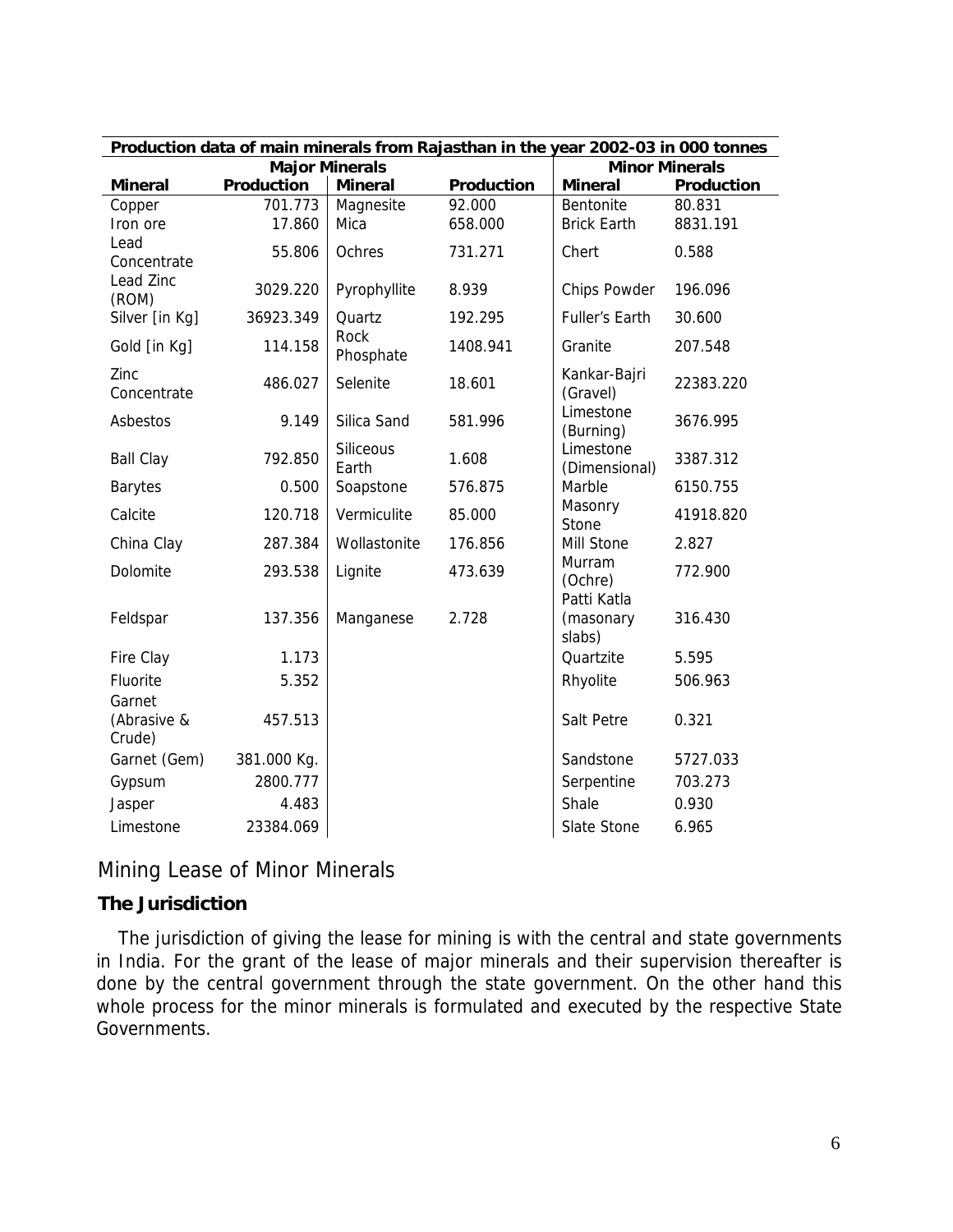#### **The grant of lease of minor minerals**

This is the stage which opens up the Pandora's Box. It all starts when a prospective miner wants to get a lease for the mining of a minor mineral in the state of Rajasthan. The first step in this process is the search and selection of the mineral deposit. The most typical aspect of the minor mineral mining in India is that it is done by the small and the unorganised sector. The entrepreneurs involved in the minor mining are generally not mining professionals nor can they afford to employ any professional person. Generally there are two types of willing minor miners. One category is that who owns a land expected to have some mineral deposit. Second category is that who discovers the mineral deposit. The grant of minor minerals in the state of Rajasthan is done as per "Rajasthan Minor Mineral Concession Rules", the rules and procedures for all Minor Minerals are same except few added steps for marble and granite.

#### **For all Minor minerals**

After identifying an area vis a vis a mineral for which he wants to take a lease, a prospective miner/lessee has to apply in a prescribed format to the Mining Engineer (State Government official) of the area. This application has a non-refundable application fee, some declarations in stamped papers, maps and the cadastral details of the area applied. Often the cadastral details of the area are not very clear and create a lot of ambiguity. These details are submitted in the Department of Mines and Geology (DMG), they scrutinize whether the area applied for is already not been granted to or applied by somebody else. The applicant is also required to get the land rights from the land owner at this stage. After this stage the application is sent for the clearance from the Department of Forest. This department checks if the land applied falls under or in the periphery of any reserved, protected or existing forest. It also checks whether the area does not fall under any kind of wildlife sanctuary or national park\*. The irony at this stage is that, all the hillocks in the state of Rajasthan are demarcated as protected/reserved forest. Moreover, most of the remaining hillocks are identified in the recent past few years as Aravali (one of world's oldest mountain range), hence an object of historical importance.

It is a bitter fact that many areas being demarcated as the forest by the government for the compliance of the norms set by international organisations do not even contain a single strand of grass. The forest department evaluates after ascertaining the status of the area as maintained in their records and on the basis of the reports from the ranger and surveyor the forest officer may issue an NOC or may reject it. The applicant has to pursue his cause personally at each level. So if the application survives even this hurdle, it is now sent for the examination by Geologists of DMG for the availability of the minerals being applied. Geologists make their report on the basis of the available data and just one physical survey of the area. The positive report of the geologist is necessary for the furtherance of the application.

In addition to these, one more step for the plight of applicants has been added from past few years. He has to now arrange for the approval from the 'Ministry of Environment and Forest' (MOEF), New Delhi. The Ministry ascertains the implications and repercussions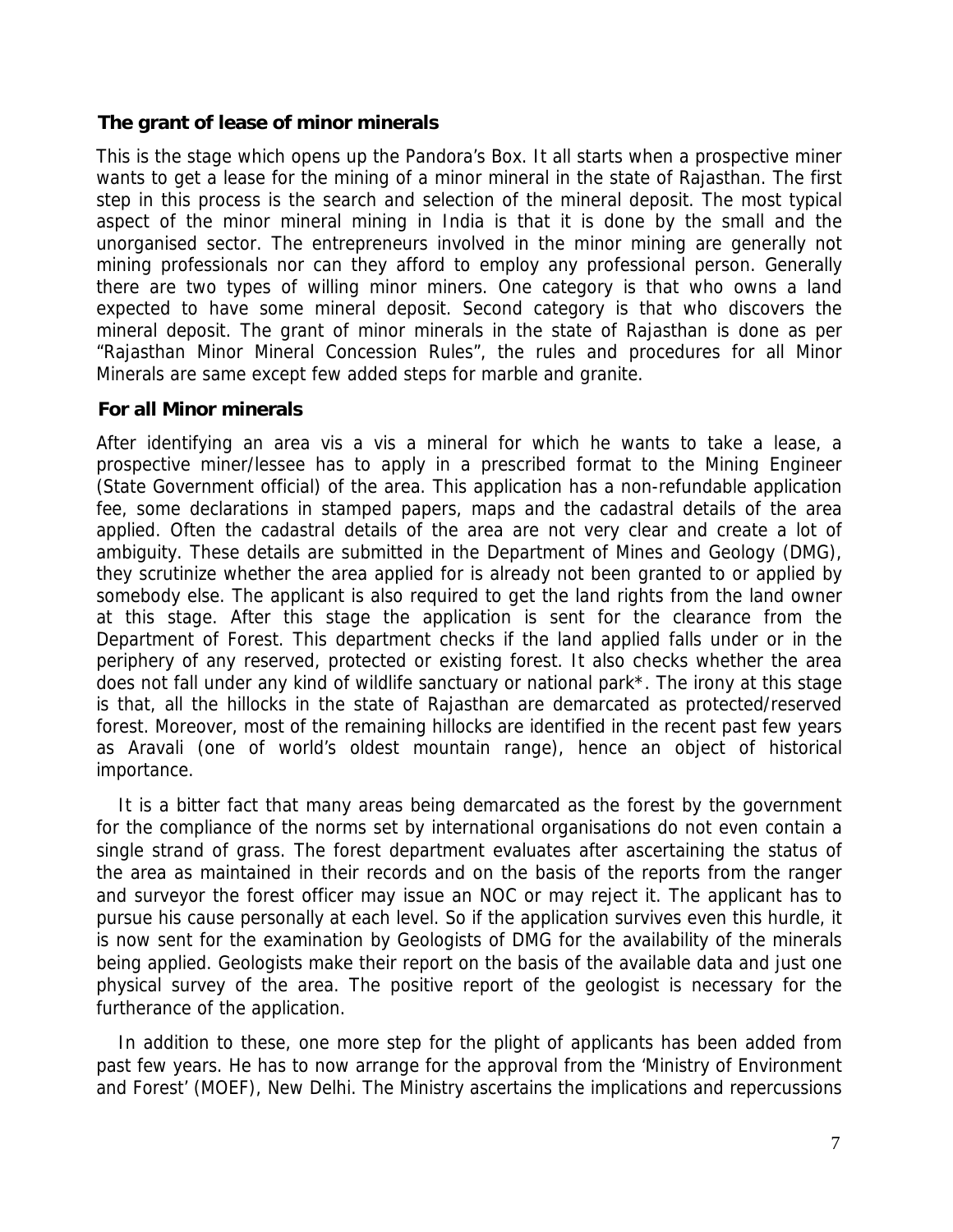on the forest and environment of mining in this area. The studies and decisions are made by a committee which is mainly consisted of persons from judiciary, some self acclaimed environmentalists and the forest officials. This has become one of the most difficult obstacles in getting the mining lease in the state of Rajasthan. The number applications got approved in the past few years could be counted on fingers. If the applicant and his application survives thorough all these procedures the lease is sanctioned in favour of the applicant. But this is not the final phase. After sanction the applicant is required to submit required fees and buy some government bonds and securities. This fee is generally a big amount calculated on the basis of the extent and minerals of the area applied. After the submission of the fees the application is sent to the land revenue authority  $*$ 

In a recent event all the mining activities in the vicinity of Sariska Wild Life Sanctuary were closed as it is supposed to be a tiger sanctuary. Many mines even as old as 70 years were also closed by the Supreme Court orders. In a census of tigers conducted in April-May 2005 it was found that the sanctuary does not contain even a single tiger. Studies suspect that all have been killed by poachers and sold to the oriental markets. While everybody was concentrating on the impact of mining being done few kilometers away, poachers within the sanctuary were somehow neglected. of state government i.e the concerned district Collector. The collector's office forwards this application to the Tehsil (sub district) officer of that particular area, which after his noting passes it to the Patawari (block officer). He is the officer in charge of few villages. Patawari is the officer at the site and he surveys and measures the area by himself. The Patawaris don't have any modern measuring or direction instruments. They measure the area with the help of metered chains and take a rough estimation of the direction. The mine owner indubitably has to face the hostility of the villagers at this stage. Mainly, because land owners being poor fellows, are afraid of loosing their land. Even if the area is a government land there are always some illegal occupants in there.

The land in the mineral rich areas is generally occupied by the local dwellers for agriculture, cattle grazing, and storing, illegal mining etc purposes. Moreover, everybody has a tendency to encroach the land which belongs to nobody. So the applicant has to compensate or promise to compensate these encroachers. The Patawari if convinced gives his report, but he has also to seek the approval of the village committee (Punchayat). This is a committee existing in every village of rural India. It's consisted of 5 village elders (called Punch) and sufficient number of members depending on the size of the village (the members are elected by the villagers and Punch and Surpunch are elected by the members among themselves). A meeting of Panchayat has to be called, which should have minimum quorum. Polling is done for the decision of whether to permit the applicant for the mining work in the area. The fact behind the scenes is that the applicant has to approach each and every member of the Panchayat and convince or satisfy him. After all these procedures the Panchayat may issue a NOC for mining in the area. They forward their letter to the Patawari. The Patawri makes necessary noting and issues his own NOC before forwarding it to the Tehsil officer. The Tehsil officer studies the whole row of events and if satisfied issues his NOC and forwards the application to the District Collector. At this stage the collector office can easily issue their NOC but they require the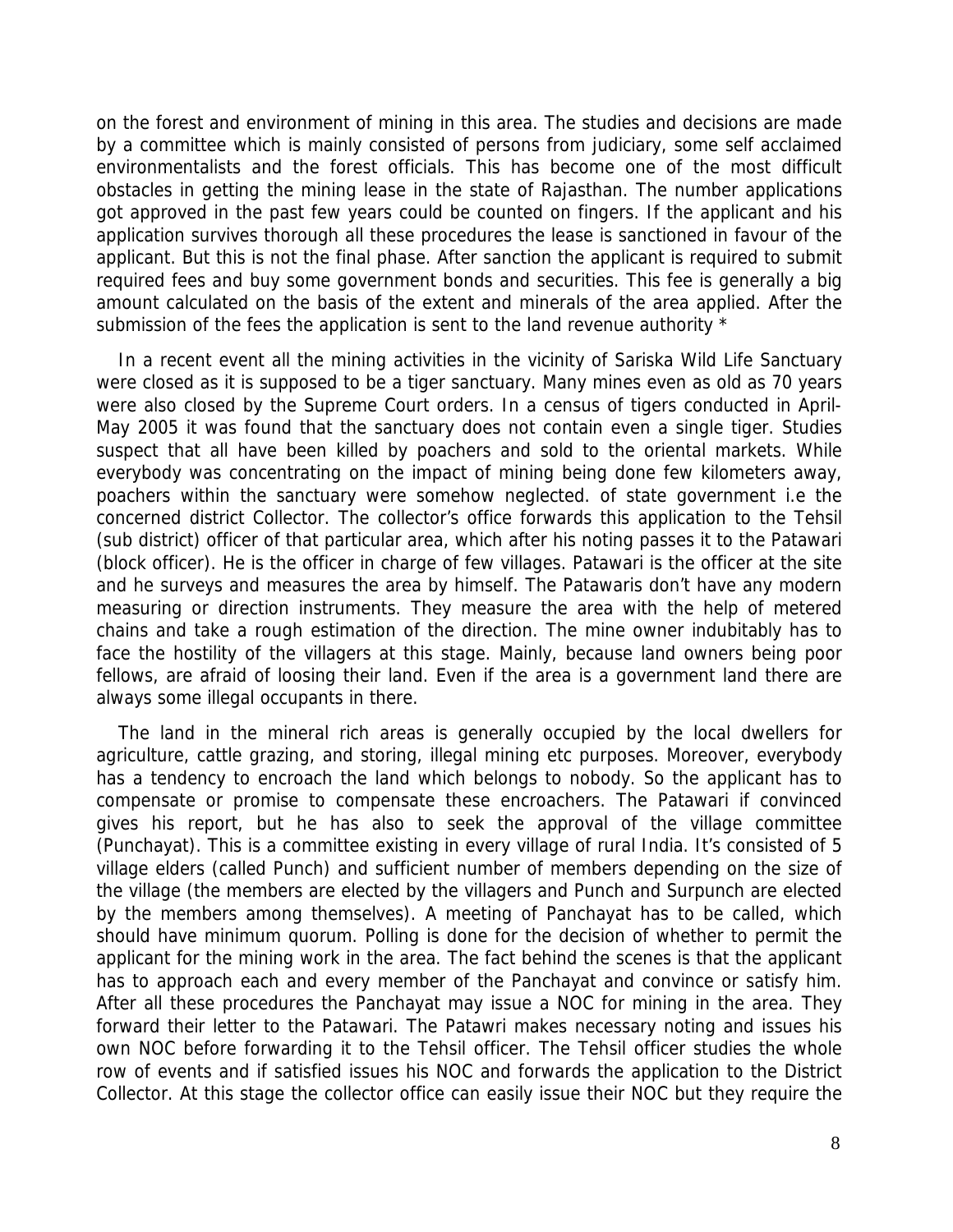copies of NOC from the forest office and MOEF also, before issuing their NOC. The collector offices in India are big offices with a lot of works under their jurisdiction. The applicant has to pursue his application for fast disposal and getting the NOC from the Collector. Once the Collector issues the NOC the applicant has to prepare the Eco-friendly mining plan as per Environment Protection and Eco-Friendly laws to concerned Assistant Mining Engineer/Mining Engineer. This mining plan would be different and in addition to the mining plan/mining scheme as required under law.<sup>[5](#page-8-0)</sup> At this stage the applicant has to get an NOC from the State Pollution Board also, stating the limits and measures to be taken for the air, water and noise pollution. After this an agreement is made between the applicant and the government.

In case of government land the applicant has to get the area registered at the Tehsil office. The registration fee is the 20% of the cost of land as per the government evaluation. After registration of land the applicant becomes a lessee or a miner. Now he can start doing the mining work. The dead rend on the mines starts accruing from the date of registration.

#### **For marble and granite**

Looking at the importance and the failure ratios in these two minerals, government has changed the procedure of granting lease of marble and granite. In a virgin area an applicant has to take a Prospecting License (PL) before taking a mining lease. This is a temporary license for three years in which the lessee is permitted to only examine the availability of the required mineral in the area. This has been a mandatory step for leasing of major minerals and has been introduced to marble and granite too. During the PL the licensee is not permitted to do the commercial mining in area. Though a PL holder has the right of getting lease in the area being prospected by him a PL is applied in a prescribed format. For a PL a larger area can also be applied. Applicant has to produce the maps along with the cadastral details of the area. Here, it is not necessary to produce the land rights of the land owner, but an NOC from the land owner is to be produced which is equally difficult. Besides this the NOC from the collector's office is also to be attained. The process for which remains the same as stated above. If the area applied is larger than 50 hectares than an NOC from the MOEF is also required. If the applicant is able to do all these jobs he may get the PL from the DMG.

After this the licensee has to do the prospecting work to search out the availability of the minerals in the area. The prospecting can be done by ground survey of whole area with the help of geologists, geophysical survey of the suspected areas, followed by core drilling in areas in where geophysical survey gave good results. The licensee has to arrange all these examinations from his own resources; government does not provide assistance of any kind in this survey work. The lessee has to also face the hostility of the local villagers while prospecting, as they are afraid of losing their land or the lands on which they have illegal hold. Moreover, if the licensee is able to spot a good deposit of

<span id="page-8-0"></span><sup>&</sup>lt;sup>5</sup> www.dmg-raj.com; website of "Department of Mines and Geology", Government of Rajasthan.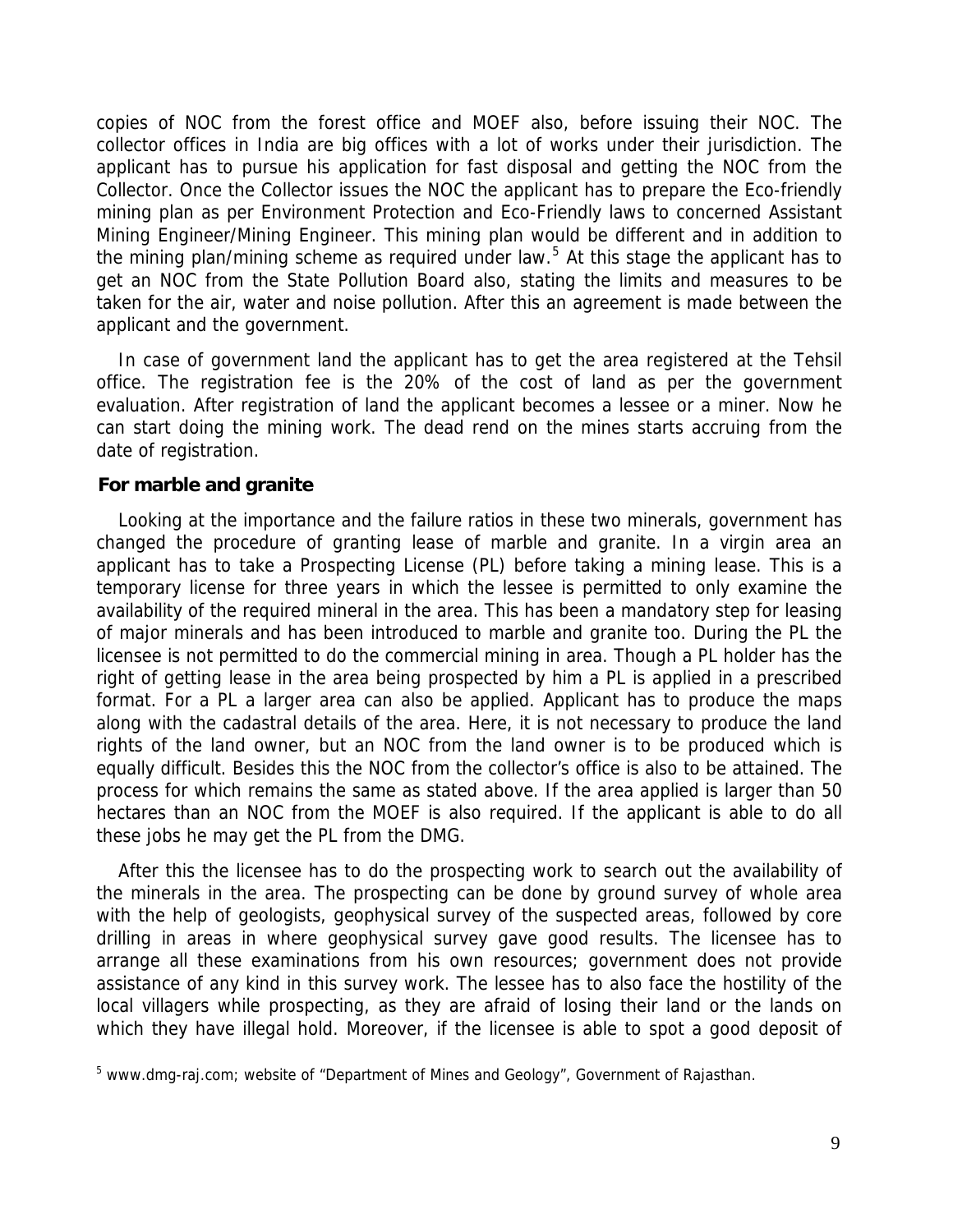mineral in this area, he has purchase the land. In such cases the landowner demand highly appreciated prices as now they are aware that the piece of land contains the mineral deposit.

On the other hand if licensee does not find any viable deposit then he has to simply forget all his labour and expenses. Once the prospecting is complete the licensee has to identify a plot of 4 hectares on which he wants the Mining Lease. The government delineates the whole area and allots the required four hectare plot to the applicant by the process as stated in the above section for the mining lease of minor minerals. Rest of the area is either auctioned by the government or is left available for the mining lease of that mineral for other applicants. The PL only assures that the applicant will get one plot of 4 hectares in that area on the preferential basis, but he has to undergo the same rigmarole as is applicable for the Mining Lease of all the other minor minerals in the state of Rajasthan. Some of the rules which a minor miner of the state have to follow are given in the list below:

- The Mines Act 1952.
- **The Mines Rules 1955.**
- The Mines & Minerals (Development and Regulation) Act 1957.
- The Forest (Conservation) Act 1980.
- **The Forest (Conservation) Rules 1981.**
- Rajasthan Minor Mineral Concession Rules (RMMCR) 1986 (Applicable for Minor Minerals of Rajasthan).
- Mineral Conservation and Development Rules 1988
- Mineral Policy 1994 (promulgated by State of Rajasthan in July 1994).
- The Granite Conservation and Development Rules 1999.
- Granite conservation and development Rules 1999 (promulgated by Government of India in June 1999).
- Marble Policy 2002 (promulgated by State of Rajasthan in March 2002).
- Granite Policy 2002 (promulgated by State of Rajasthan in March 2002).
- Marble conservation and development Rules 2002 (promulgated by Government of India in May 2002)

## Mining Minor Minerals

Once the applicant gets the mining lease with all the formalities completed, he thinks that he has done most of his job. There is nothing between him and the riches. But the reality is really very hard and bitter. The fact is that it's only now that that they have become miners. The success ratio of mining in the minor minerals in the state of Rajasthan is less than 10%. The first and the foremost problem faced by the mine owner is the approach to the mining area. There are seldom any roads to the mining areas and even if there are, these are unraveled and not suitable for the mining equipments and the traffic of trucks. So the mine owner has to first make arrange for the approach roads to the mining area. In many other states of India the state government takes this as its own responsibility. In making of the roads the mine owner instead of getting any assistance from the villagers has to face resistance from them. The making of the roads is a costly affair and a big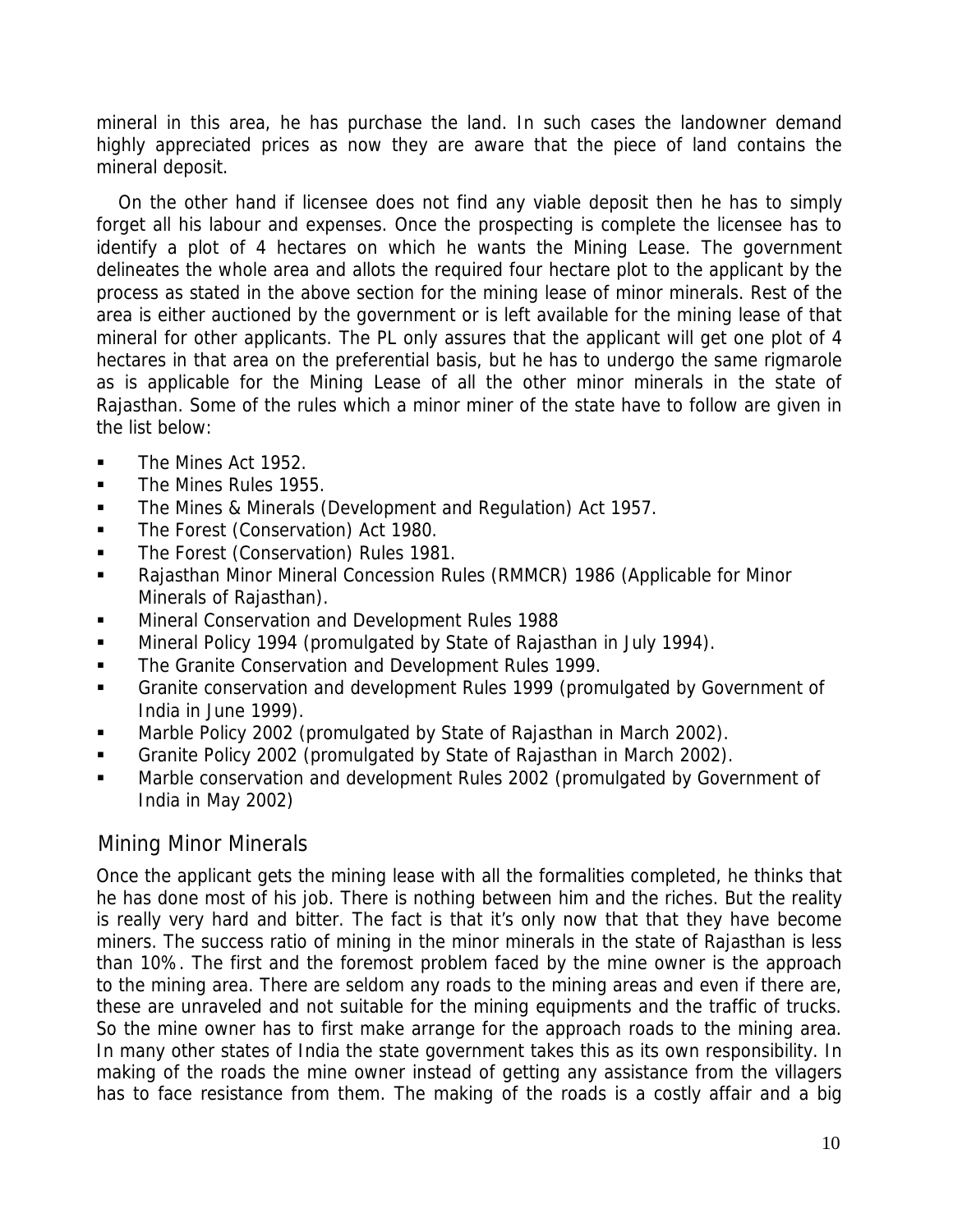amount of miner's capital is generally spent on this. Some times two or more mine owners club together their efforts for the common cause.

The small-scale mining technologies used for different mineral in the different parts of world have developed in there own indigenous ways. At present the mining technology used for most of the minor minerals, except for the dimension stone, involves use of locally developed explosives like ammonium nitrate and many a times gelatine too. The rocks loosened by blasting are then excavated with the help of manual labour or with the help of earth movers. Generally the minor minerals do not require much after processing; only the grading of the minerals is to be done and the product is saleable. The mining technologies of the dimension stones are highly advanced and very different from what explained above. Miners in Rajasthan are using most modern technology for dimension stones mining; these technologies have also been modified and adjusted according to locally developed methods.

The preliminary mining goes simultaneous to approach road construction. In the primary stage of mining the biggest work is the removal of the overburden. This could range anything from 0 to up to 20 meters in depth. At this stage no income is earned from the mining and all the expenses are to be made from the miners own capital. Generally the mine owners don't use the modern techniques like core drilling or geophysical surveys for ascertaining the depth, exact location and dip of the deposit. This mainly because these procedures are expensive and miners assume that they would rather extract big part of over burden with that amount. So the mine owners keep on working on the removal of overburden in ambiguity and uncertainty for long periods which sometimes stretches many years. Many mine owners have booked bankruptcy in past few decades during the development stage of mines.

This trend is more often in the dimension stones like marble, granite, limestone, slate, sandstone, etc as there are many parameters for the saleable product like colour, sizes, flawlessness etc. In the minor minerals like masonry stone, gravel, sand etc the lessee does not faces this problem because the mineral is generally available right from the top and he has to just mine it and sell it. Moreover, these minerals have a big market in the developing economies like India.

The overburden removal work also requires a lot of use of blasting. Though the blasting is done by the experts employed by the miner and the accidents reported due to blasting are very rare, but it sure alarms the local dwellers. The mine owner has to convince them that the blasting is not going to harm them. The safe keeping of explosives is another big problem. For that purpose the miner has to get an explosives license and it is as difficult as getting a mining lease. No provisions are provided with the mining lease for the safe keeping of the explosives. If some explosives are found at mines without a license it counts to serious criminal offence which may ruin the whole life of a lessee. So the miners generally buy some small quantities of explosives for weekly consumption and keep the stuff at some hidden places. For the smooth working conditions and evading the daily frictions with villagers, mine owners generally employ these villagers in the mines.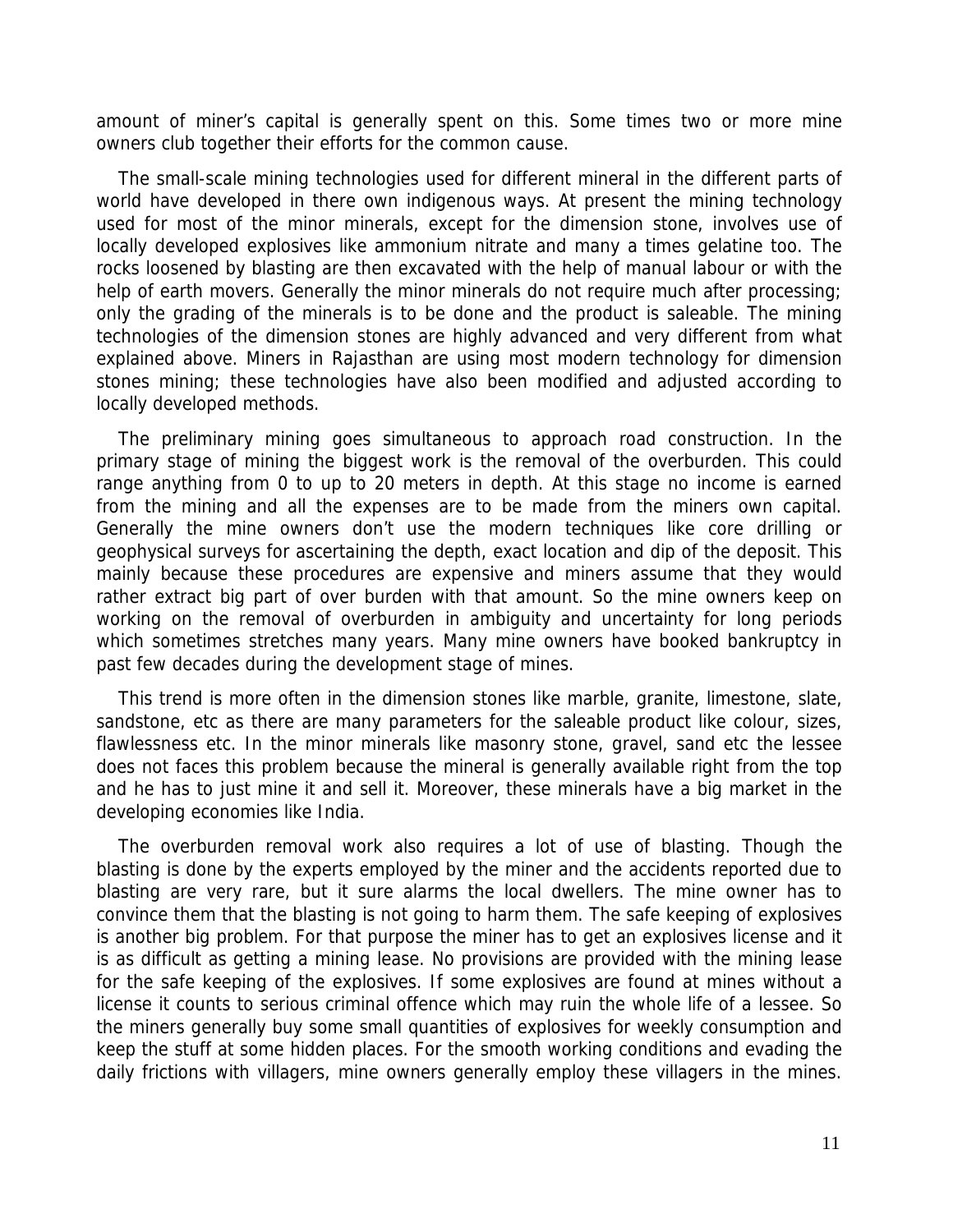Though they are unskilled labourer for the mining work but sometimes it becomes necessary.

Huge investment is yet another big problem. Mine owner has also to procure heavy earthmoving machines. Many skilled unskilled labourers are employed and a huge quantity of fuel is consumed. Mining has not been identified as an industry by the State Government. This being a heavy investment industry with a lot of risk factor involved none of the government organisations or the banks are willing to give loans to the miners in India. Even if they give against some collateral securities then they do not consider the mines lease as a security. So the mine owner has to arrange for his own sources of funds, or he takes loan from the local financial organisations at a very high rate of interests.

These entire sums up to the fact that most of the mine owners which start mining for minor minerals, don't get the minerals or they don't get the quality which could be marketed in the market or that the quantity produced is so small that he could not meet out the expenses incurred in the mining. In some cases he has to leave the mining areas due to constant resistance from the villagers and the government authorities. The situation continues for few years depending on the financial capacities and the Patience of the minor miner. After that, the mine has to be closed for good and the miner has to book heavy losses. Many a times the mine owner sells out his lease to someone else at a very low price and same story is repeated. But in some interesting cases the new mine owner hits the good mineral deposit and starts minting money, as the overburden has already been removed by previous miner(s). There are many examples of this kind in the field of marble and granite deposits from all over the world.

## Product Marketing

If the mine owner hits a mineral deposit he has to concentrate on the marketing of the mineral. This being a small-scale operation is much unorganised. The mine owner contacts the traders of the respective minerals and invites them to the mines to see the product quality. If the trader agrees to buy the mineral the mine owner has to send the material to the traders place. The traders generally exploit this situation. Being very new the mine owner does not has many buyers for his product, so he sells the material at very cheap prices as well as at some undefined credit periods. Similar to all other minerals, the upper layer of the product is of weathered and inferior quality. This is the most testing time for the mine owner. This small entrepreneur has invested a huge amount on one venture and the end product is of not so good quality. Most of the miners quit the area at this stage. They start trying to sell off the lease at this stage rather than selling the product thereof.

## Environmental Aspects

Mining is condoned at a large scale for its environmental hazards. Of course mining changes the topography and demography of the area. Such negative aspects are attached to each and every industry anywhere in the world. Though this does not mean that mining is no culprit but the benefits from the industry are much more than the damages caused by it.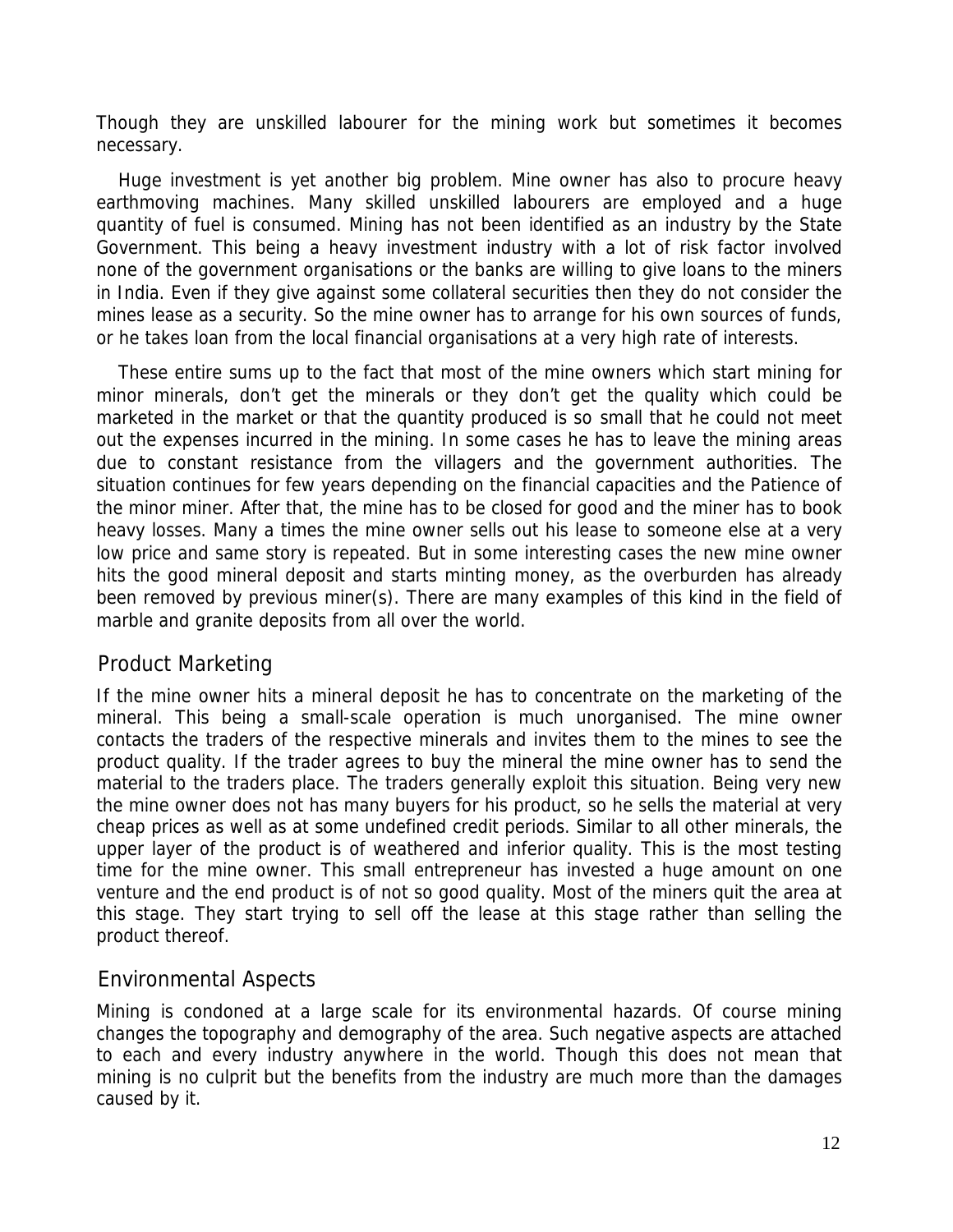The biggest environmental hazard by this industry is the disposal of the overburden. This causes the removal of top soil from area under mining and covering of equal area with the dump. The government has suggested in this regard the safekeeping of topsoil and covering the dump with it for the plantation purposes.

Other anti environmental deeds done by mining is the change of topography of the area. Deep pits are made and dumps are created by their sides. Similar to most of the mining, in minor mining also only 50% of the material is used and rest is discarded as waste. This is a serious problem, environmental organisations and NGO's suggest refilling of pits with the waste, and replenishing top soil on it once the mine is abandoned. Interestingly in the draught ridden state like Rajasthan many abandoned mines are serving the purpose of important water reservoirs.

Other pollutions caused by the minor mining activities like dust and noxious gases are negligible. The government is taking heavy revenues from the mine-owners in the form of royalty and dead rent. It should take the initiative to do the suggested remedial measures from its own side rather than leaving it on the mine owner who has already abandoned the mines, which itself is a major financial and psychological failure.

The various environmental rules and regulations which the lessee has to comply with during the tenure of mining lease are:

- To store top soil removed in a way to place it above the overburden removed for the purpose of intensive plantation.
- Taking proper care of the water channels and if required, directing them to main water bodies/ponds.
- To plant a specific number of trees based on their area of lease so that they survive for longer time to come. It has to be ensured here that the mine owners should report the achievement of the target of tree plantation by way of giving number of plants that survive and not by the number of plants planted by them.
- The lessees having areas more than 5.00 hectares shall develop thick afforestation zone on the boundary of lease in at least 10 meter strip. This can be achieved in steps and exact plan should be submitted to ME/AME. The plan must contain year wise afforestation program including site and nature of plantation. It shall also be duty of lessee to maintain growth of these plants and survival rate should not be less than 80%. Proper protection of these plantations is also to be ensured by the lessee.
- Whenever mining reaches to the water table, the leaseholder should dig a separate well in the lease area itself in which water from the mining pit is disposed with the objective of recharging the water table. By doing so there would be no wastage of ground water due to mining operations close to the water table.
- **Water pollution and air pollution clearances, wherever required are duly obtained by** the lessees from the State Pollution Control Board.
- Proper implementation of the norms set by the Director General, Mines Safety.
- The norms for plantation for each lease holder /quarry license holder would be as under: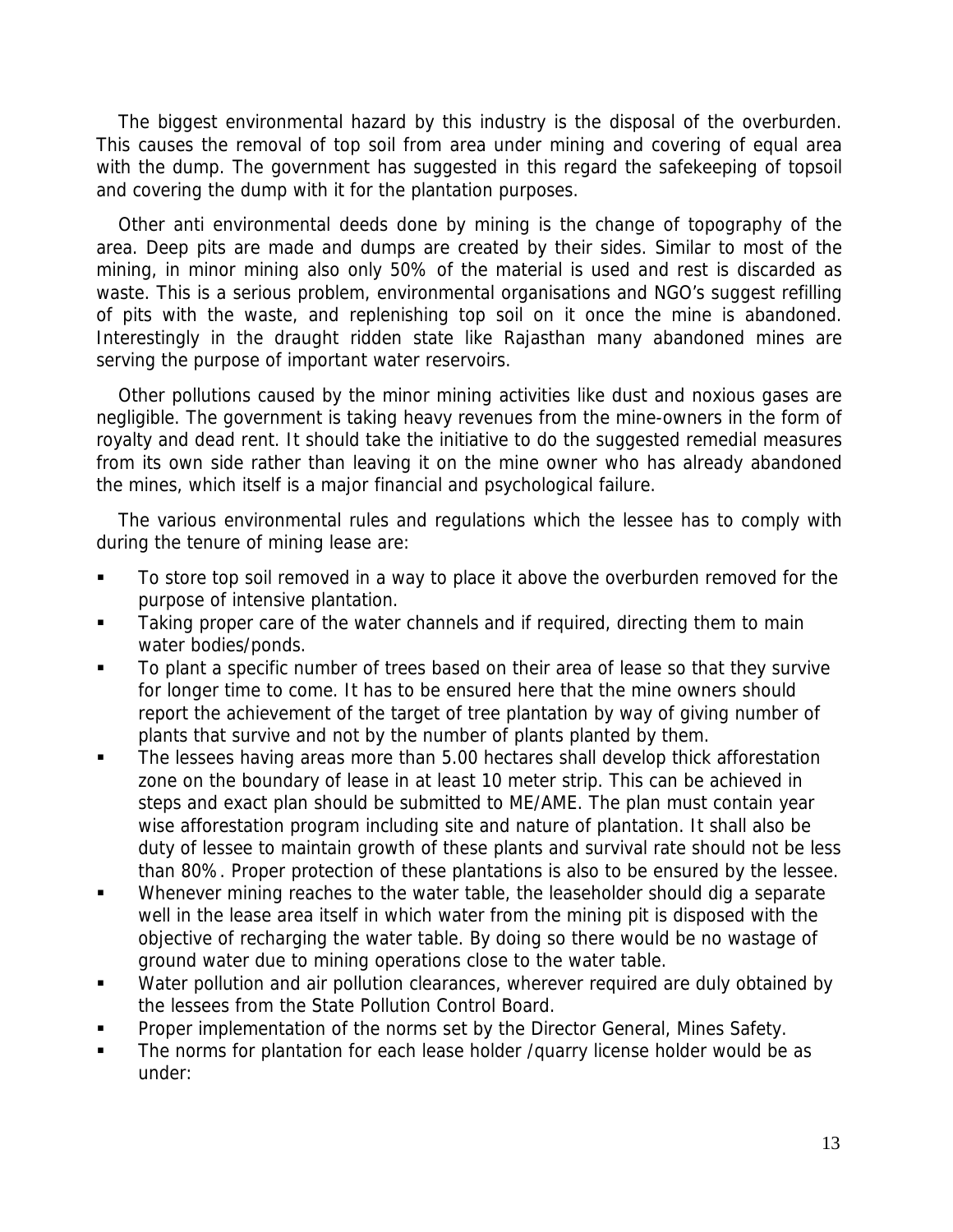| S.No | Category                                                                             | <b>Norms</b>                       |
|------|--------------------------------------------------------------------------------------|------------------------------------|
|      | Major Mineral lessee                                                                 | 5 plants/ hect. Or part / year     |
| 2    | Marble, Serpentine and granite leases and<br>O.L                                     | 20 plants / hect. Or part / year 3 |
| 3    | Other minor mineral leases and Quarry<br>Licenses                                    | 10 plants / hect. Or part / year 4 |
| 4    | Q.L. of minerals other than Marble and<br>Granite having area less than 1.00 hectare | 5 plant / $Q.L.$ / yea             |

Besides these horrendous set of uncertainties and expectations, the lessees have to run the show in constant vagueness about the future of their leases. For example in the February 2005, taking strong exception to the continuance of illegal mining in the ecosensitive Aravali Hills in Rajasthan, the Supreme Court has stayed all mining licences granted after December 12, 2002 in the state issuing notice to the state government, a bench comprising Justice YK Sabharwal, Justice Arijit Pasayat and Justice SH Kapadia said "all mining leases granted or renewed after the impugned date would stand cancelled and mining has to be stopped with immediate effect".<sup>[6](#page-13-0)</sup>

### Impact of this industry on the society

This is one of the important issues to know how much the society is getting from this sector of mining and vice versa.

### Generation of Employment

This is one of the biggest contributions of the industry from the socio-economic point of view. Today the minor mining industry in the state employs more than 2 million persons in the various sectors of the industry like mining and processing and many more are getting their employment indirectly from this industry like transporters, mechanics / workshop owners, masons (for laying and fixing of stones), artisans etc. In Rajasthan the overall industrial development is not much and the major portion of the population depends on the agriculture which in turn is very poor due to water scarcity and high dependency on monsoon. In such conditions the contribution of minor mining is important and vital for in-situ employment generation.

### **Revenue Generation**

The revenue generation from the industry is in the form of royalty on mineral dispatched, excise, sales tax and surcharge on finished products and taxation on machines and various incomes. The industry is generating huge revenue for the state in the form of

<span id="page-13-0"></span><sup>&</sup>lt;sup>6</sup> Press Trust of India, New Delhi, April 10, 2005 50 years of marble development in Rajasthan, Rajasthan Mineral Bulletin, Oct – Dec 2000.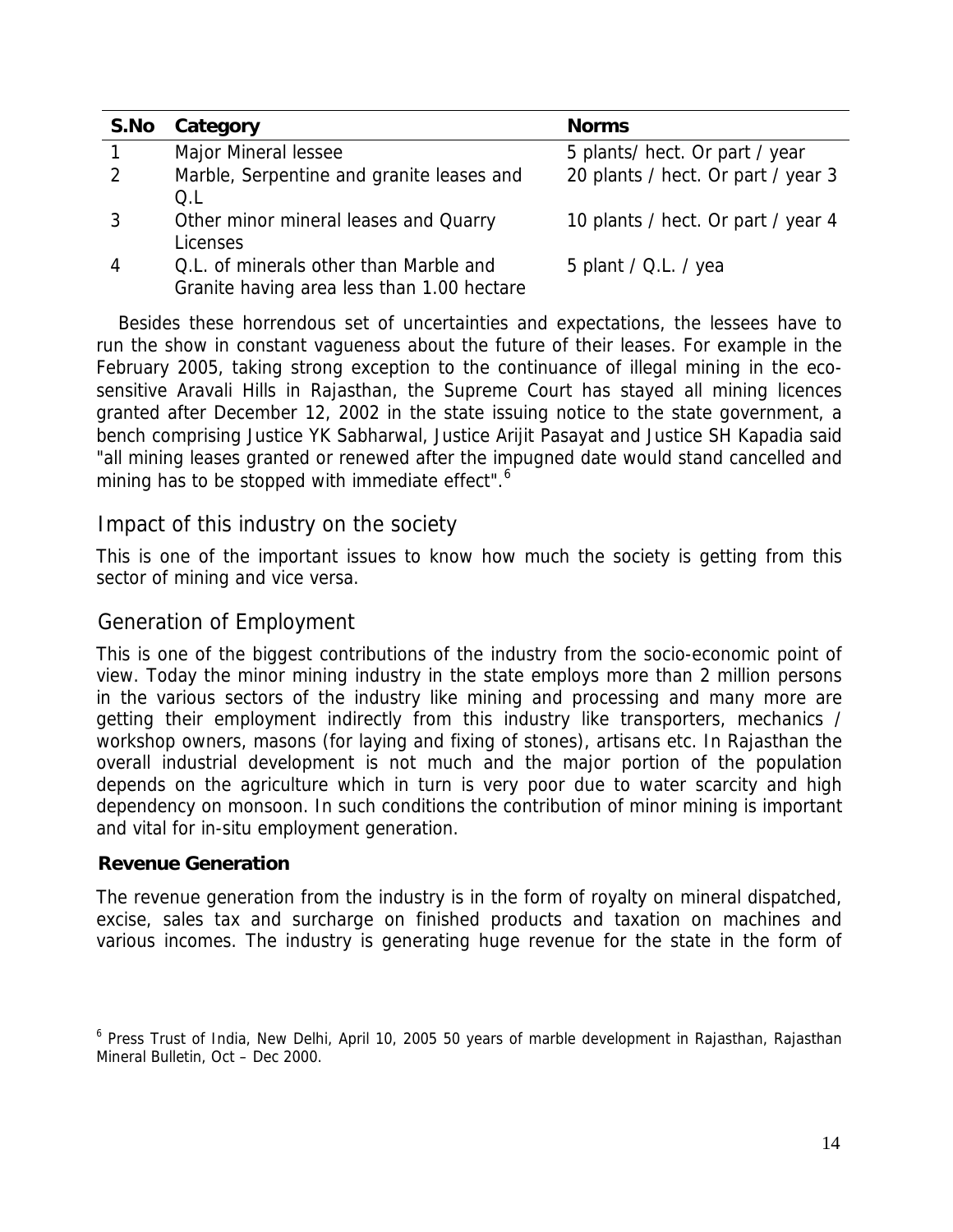mineral royalty. As per the available data mining in the state generates a revenue of more than Rs.300 crores per annum (approx. \$[7](#page-14-0)0 million).<sup>7</sup>

## **Earning of Foreign Exchange**

The industry generates huge amounts of foreign exchange from the exports of natural dimension stones. These exports are the largest Forex earners for the state for past few years. Geologically Rajasthan is a unique place in world where all the main types of natural stones viz. granite, marble, limestone, sandstone slate, quartzite are produced simultaneously.

## **Rural Development**

There has been tremendous exodus from the villages in past few decades. This is further facilitated by the fact that educated and more competent persons get chance in the cities and migrate from villages, leaving behind only mediocrity. Further due to lack of infrastructure facilities such as road, rail -head, port or dry port and air terminal facilities, electricity, houses, school, availability of market and unwillingness of experts to stay in rural areas, it is difficult to start industries in the rural sector, despite of some incentives and subsidies given by the government. The mining is absolutely resource controlled and the resources are only in rural sectors. Even if there is a mineral deposit present in the urban sector, it cannot be mined due to demographic reasons. Hence, the development of mining is synonymous to development of rural sector. It is evident from the fact that most of the villages situated near the mining fields have progressed and have become the hub of other business activities.

## **Development of Allied Industries**

With the development of mining industry several allied and related industries of the minor minerals are also developed in the state of Rajasthan in the past few years. The main development of the allied industries is due to the development of marble industry in the state. These allied and related industries are marble slab processing, mineral powder industry, natural stones article industry, machine manufacturing, cutting tools industry, polishing abrasives industry, transport industry, tourism industry and construction industry.

# **Conclusion**

All these give an impact that the government and the society are in an anti mining spree. The small-scale mining is more a victim of this for the reasons that it is small, unorganized, and scattered.

It is assumed that in the economy like that of India, small-scale mining is very important for the society. Government has to realize this fact. The in-situ generation of employment, generation of government revenues and generation of foreign exchange are

<span id="page-14-0"></span><sup>&</sup>lt;sup>7</sup> Goyal, Gagan. Viability of marble industry of Rajasthan, conference souvenier, Marmo Macchini 2003.